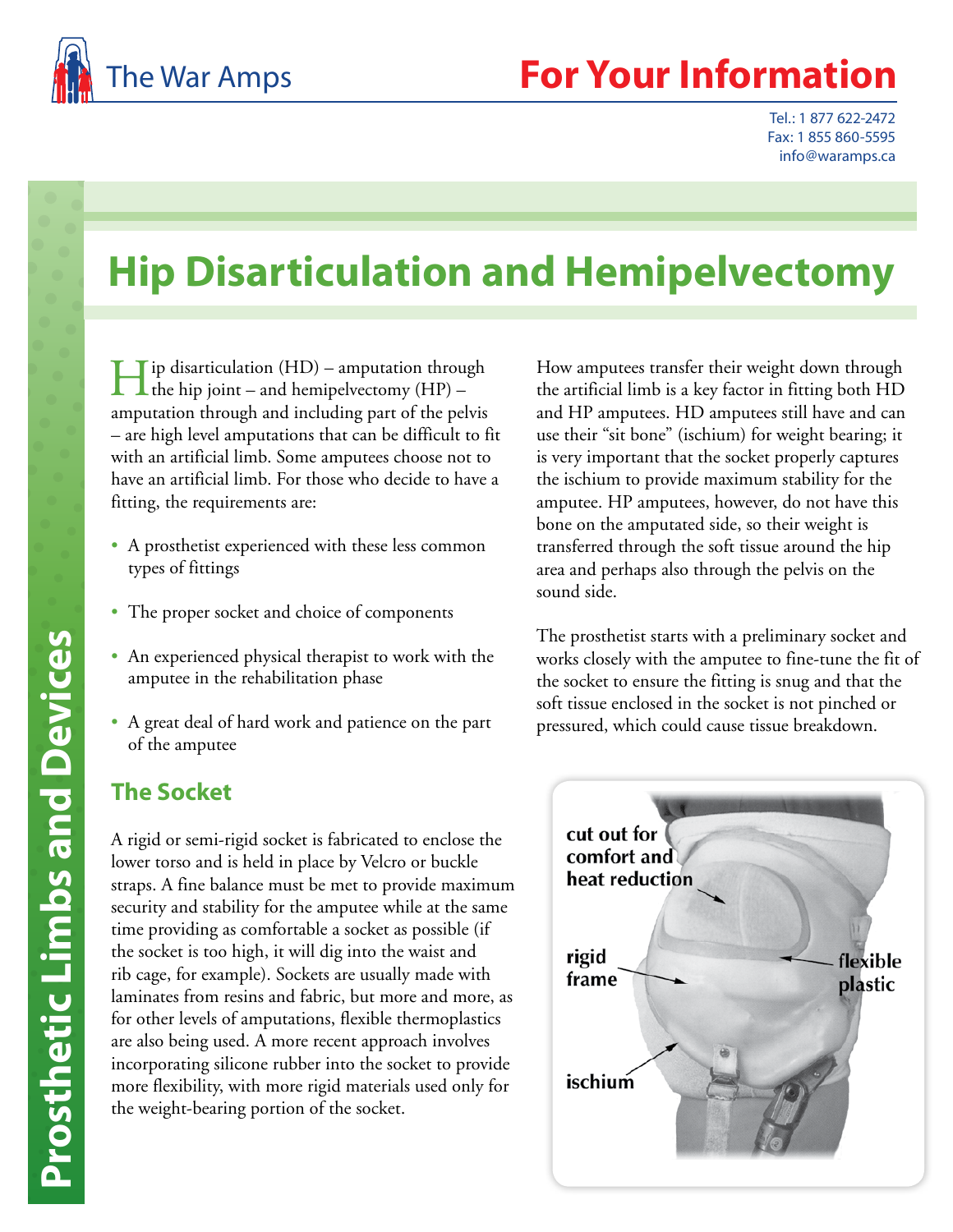## **The Components**

### **Hip Joints**

In the 1950s, advances were made in the design of a prosthesis for HD amputees by a Canadian named Colin McLaurin. This "Canadian" design featured unlocked hip, knee and ankle joints. Previously, the joints of artificial limbs for high level amputees were kept in a locked position for walking to keep the amputee stable. This was the first design to allow flexion at the hip and knee through the swing phase of the artificial leg. The prosthesis, however, needed to be shorter to allow the amputee's toe to clear the floor when swinging the artificial leg forward.

The hip flexion bias system was developed to overcome the limitation of toe clearance. It consists of a springloaded hip joint that, in effect, shortens the length of the leg during the swing phase; this means the amputee does not have to vault (tiptoe on the sound limb) to ensure the toe of the artificial limb does not stub against the floor.

Examples of hip joints are: the **Modular Hip System**, the **7E9 Monocentric Hip Joint** and the **Helix 3D Hip Joint System** by Ottobock, DAW Industry's **Graph-Lite Hip Joint**, Hosmer's **Northwestern Hip Joint** and **Canadian Hip Joint** and Seattle Systems' **Littig Hip Disarticulation System**. Other hips for children's prostheses include the Ottobock **7E8 Modular Pediatric Hip Joint** for children weighing up to 99 lb., Trulife's **Child's Play Littig Hip** for children weighing up to 132 lb. and the **Child's Hip Joint** by DAW Industries for children weighing up to 80 lb.

#### **Knee Joints**

Considerations for knee joints are similar to those for above knee amputees. For high level amputees, the most important factors to consider when choosing a knee joint are weight, stability, reliability and ease of use.

Knee joints used for HD and HP prostheses fit into five main categories:

- Single-axis
- Safety knee
- Polycentric, four-bar/five-bar
- Hydraulic/pneumatic
- Microprocessorcontrolled (MPC) knees

**Single-axis** knees remain widely used because they are lightweight and durable; however, more sophisticated mechanisms are gradually being used. The **safety knee** provides enhanced stability, making it a good choice for new amputees, but the amputee must remove all weight from the limb to initiate flexion of the knee (this weight shift to the sound limb can present some problems, especially when going to sit). The **polycentric knee** offers excellent stability and allows a shortening of the



limb during the swing phase, which helps achieve better clearance of the foot. This knee is, however, heavier than the two mentioned previously. **Hydraulic** and **pneumatic** knees, which offer more range of motion at the hip and allow for a more natural gait, are becoming more widely accepted as a good choice for high level amputees. It is recommended that **manual-locking knees** be used as a last resort, where additional medical disabilities warrant.

Locking the knee for walking and unlocking it for sitting can be cumbersome for some amputees, and should the amputee fall backwards, he/she may not be able to bend the trunk of the body to protect the head. **MPC knees**  use computer technology to enhance the function of basic mechanical knee designs, including single-axis and hydraulic/pneumatic functions. MPC knees also create a more natural gait, as changes in speed and terrain occur more quickly, making the knee function more naturally.